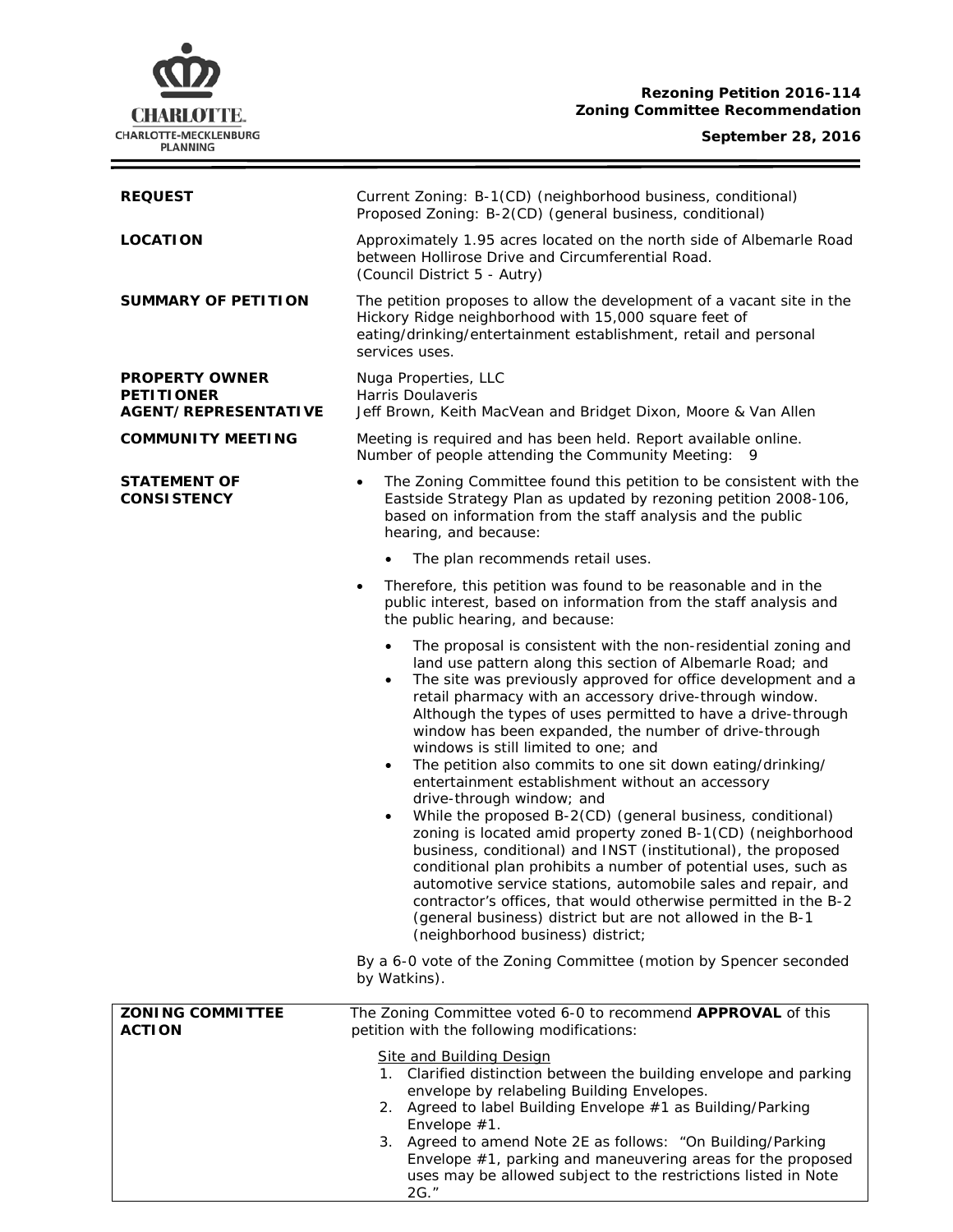|                                              | Environment                                                                                                                                                                                                                                                      | 4. Agreed to modify the Building and Parking Envelope #2 so as<br>to not preclude construction of the cross-access easement to<br>the adjoining property in the future.<br>5. Provided sidewalk connections from both buildings to the<br>sidewalk along Albemarle Road.<br>6. Removed the compact labels from all parking areas.<br>7. Amended Note 2b under "Permitted Uses" as follows: "A sit<br>down eating/drinking/entertainment establishment without an<br>accessory drive-through window will be one of the uses<br>constructed on the site." |  |
|----------------------------------------------|------------------------------------------------------------------------------------------------------------------------------------------------------------------------------------------------------------------------------------------------------------------|---------------------------------------------------------------------------------------------------------------------------------------------------------------------------------------------------------------------------------------------------------------------------------------------------------------------------------------------------------------------------------------------------------------------------------------------------------------------------------------------------------------------------------------------------------|--|
| <b>VOTE</b>                                  | Motion/Second:<br>Yeas:<br>Nays:<br>Absent:<br>Recused:                                                                                                                                                                                                          | Watkins / Eschert<br>Eschert, Labovitz, Majeed, Spencer, Watkins and<br>Wiggins<br>None<br><b>None</b><br>Lathrop                                                                                                                                                                                                                                                                                                                                                                                                                                       |  |
| <b>ZONING COMMITTEE</b><br><b>DISCUSSION</b> | Staff provided an overview of the petition and noted that the petitioner<br>has agreed to address all outstanding issues. Staff noted that this<br>petition is consistent with the Eastside Strategy Plan. There was not<br>further discussion on this petition. |                                                                                                                                                                                                                                                                                                                                                                                                                                                                                                                                                         |  |
| <b>STAFF OPINION</b>                         | Staff agrees with the recommendation of the Zoning Committee.                                                                                                                                                                                                    |                                                                                                                                                                                                                                                                                                                                                                                                                                                                                                                                                         |  |

# **FINAL STAFF ANALYSIS**

**(Pre-Hearing Analysis online at [www.rezoning.org\)](http://www.rezoning.org/)** 

# **PLANNING STAFF REVIEW**

#### • **Proposed Request Details**

The site plan accompanying this petition contains the following provisions:

- Maximum building area of 15,000 square feet in two building envelopes.
- Maximum building height of up to two stories and not to exceed 40 feet.
- Permitted uses include retail, personal service, eating/drinking/entertainment establishments and other uses permitted in the B-2 (general business) district as further defined below.
- Only one use with accessory drive-through window, or drive-in eating/drinking/entertainment establishment, will be permitted on the site and must be located in Building and Parking Envelope #2.
- One sit down style eating/drinking/entertainment establishment without an accessory drive-through window will be one of the uses constructed on the site.
- Prohibited uses include but are not limited to the following: commercial outdoor amusement, automotive service stations with or without convenience stores, automobile sales and repair including engine overhaul and tractor trucks, armories, auction sales, body and paint shops, car washes, contractor's offices with accessory storage, residential dwellings, motion picture theaters, wholesale sales within related storage and warehousing, and adult establishments.
- Construction on Building and Parking Envelope #1 must commence prior to issuance of a building permit on Building and Parking Envelope #2.
- On Building and Parking Envelope #1, parking is disallowed between the building and Albemarle Road.
- Site access from Albemarle Road and potential vehicular and pedestrian access may be provided to abutting tax parcel 109-102-06 subject to the petitioner securing a cross-access easement.
- Building and Parking Envelope #2 will not preclude construction of the cross-access easement to the adjoining property in the future.
- Building materials include a combination of brick, stone, precast stone, precast concrete, synthetic stone, cementitious siding, stucco, EIFS, decorative block, architectural metal panels and/or wood. Vinyl may only be used on windows, soffits and on handrails/railings.
- The building façade on Building and Parking Envelope #1 facing Albemarle Road will have windows and a door oriented toward Albemarle Road.
- A concrete waiting pad and bench for CATS bus passengers will be provided along Albemarle Road.
- Sidewalk connections from both buildings to the sidewalk along Albemarle Road.